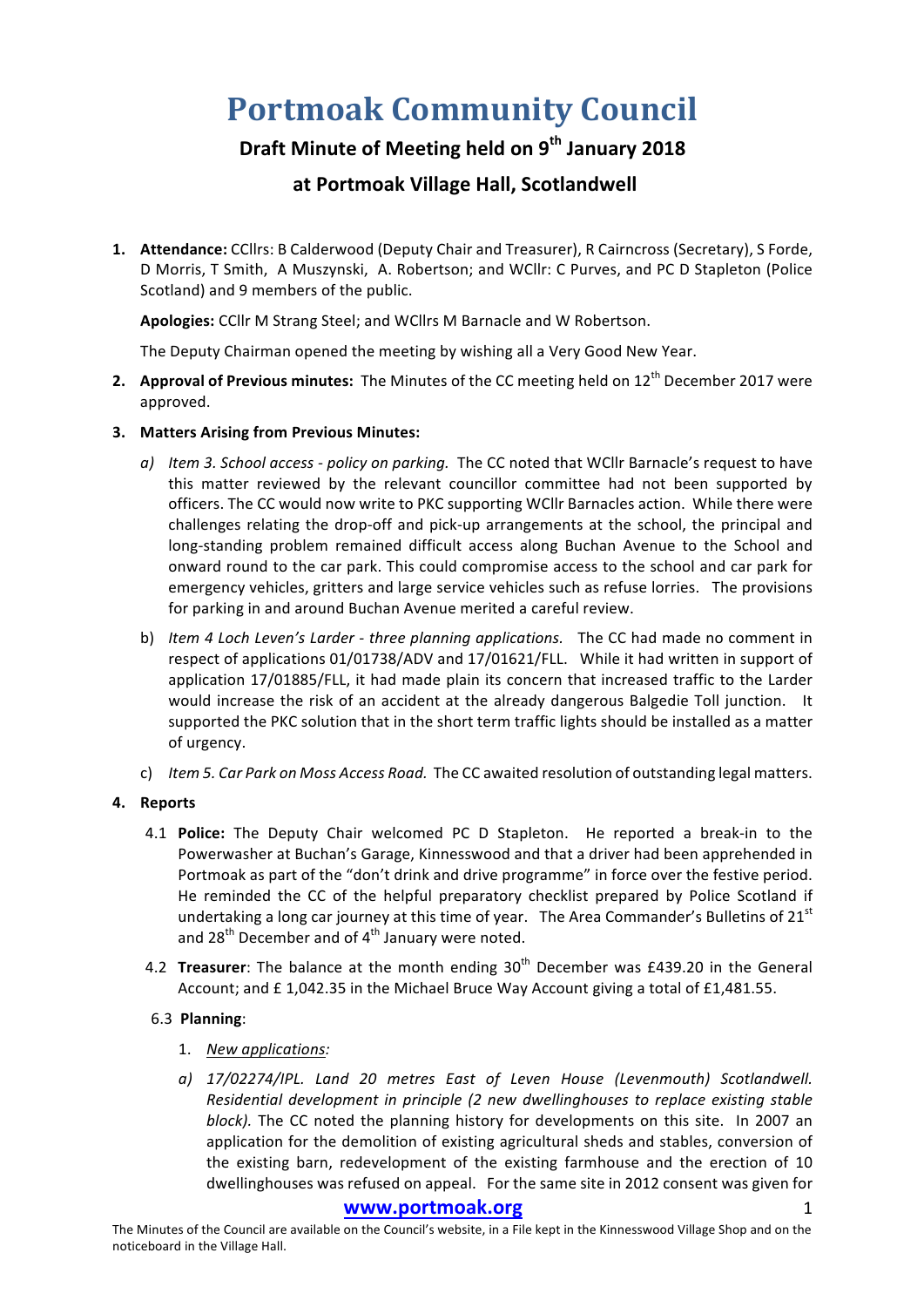a dwelling house and garage and in 2014 for two dwellinghouses with garages. While the CC acknowledged the case for this application presented in respect of the current Housing in the Countryside policy, it is mindful that, if granted, this application would increase recent new builds on this site to 5 dwellinghouses. It recognises also that, if granted, further applications would almost inevitably follow. It supports the view of the Reporter in 2008, in dismissing the application for 10 plus houses, that the establishment of a settlement of around 10 houses on this site could not be justified. The CC notes that this new build proposal is unique in lying so close to the NNR, SSSCI, Ramsar site and the Heritage Trail. As there appears no means of curtailing further development on this site the CC objects to this application.

- 2. *Progress with Developments:*
- a) 17/01596/IPL. Land 50 metres south of 9 Bishop Terrace, Kinnesswood. Erection of a dwelling house in principle. (Stephen's Field). Progress with an agreed further appraisal of options was awaited.
- b) Fife 16/03661/EIA) Westfield Opencast Site Planning in Principle. The Chairman had now received formal notification from Scottish Ministers that they would not entertain calling-in the application. They indicated that a formal request from a statutory body, such a Perth and Kinross Council, would be necessary for a call-in to be considered. While Ward Councillors from the Kinross-shire Ward, together with the Leader of the Council, had written in support of such a call-in, the Council itself had declined to do so. That said, the CC's objection with its request for mitigation remained in place. It would now contact the applicant, Hargreaves/Axis, indicating its willingness to participate in both the preparation of Community Liaison Protocols and in a Community Liaison Group. These were activities requested of Hargreaves/Axis by Fife Council in their letter to them of 2<sup>nd</sup> November.
- c) Fife 17/03377/FULL). Installation of up to 10 gas engines generating 19.96MWe at *Westfield OCCS Fife.* To note progress. The CC was a participant in the Fife Action Group. There had been a significant number of objections to the application which Fife Council would consider shortly.
- d) 14/03661/CON. Former Lomond Inn: proposals for part demolition and erection of 5 *dwellinghouses.* The CC was concerned at lack of progress with this application and at the deterioration of the Inn. The matter would be followed up with both the developer and PKC.
- 3. Progress with Local Development Plan 2: Members and the public were encouraged to attend the Drop-in presentation on LDP2 at the Campus set for  $10^{th}$  January between 3.00pm amd 8.00pm. The CC would submit its comments before  $2^{nd}$  February.

#### 6.4 **Roads:**

- a) Wester Balgedie/Carsehall Junction Increased traffic risk. PKC had met with community representatives and had recognised the need for an intervention. It had identified that the preferred short to medium term option was to install traffic lights. It was disappointing that officers had subsequently indicated that there was no intention of progressing this at present.
- b) *Footpath from Scotlandwell to the Church, Hall and beyond.* WCllr Purves would arrange a meeting with PKC and CC representatives sometime after the first week of February. While it was appreciated that there could be no commitment to fund such an endeavour at present, assurance was sought that PKC would, as a result of this meeting identify, set out and consult on plans for a preferred route.

#### **www.portmoak.org** 2